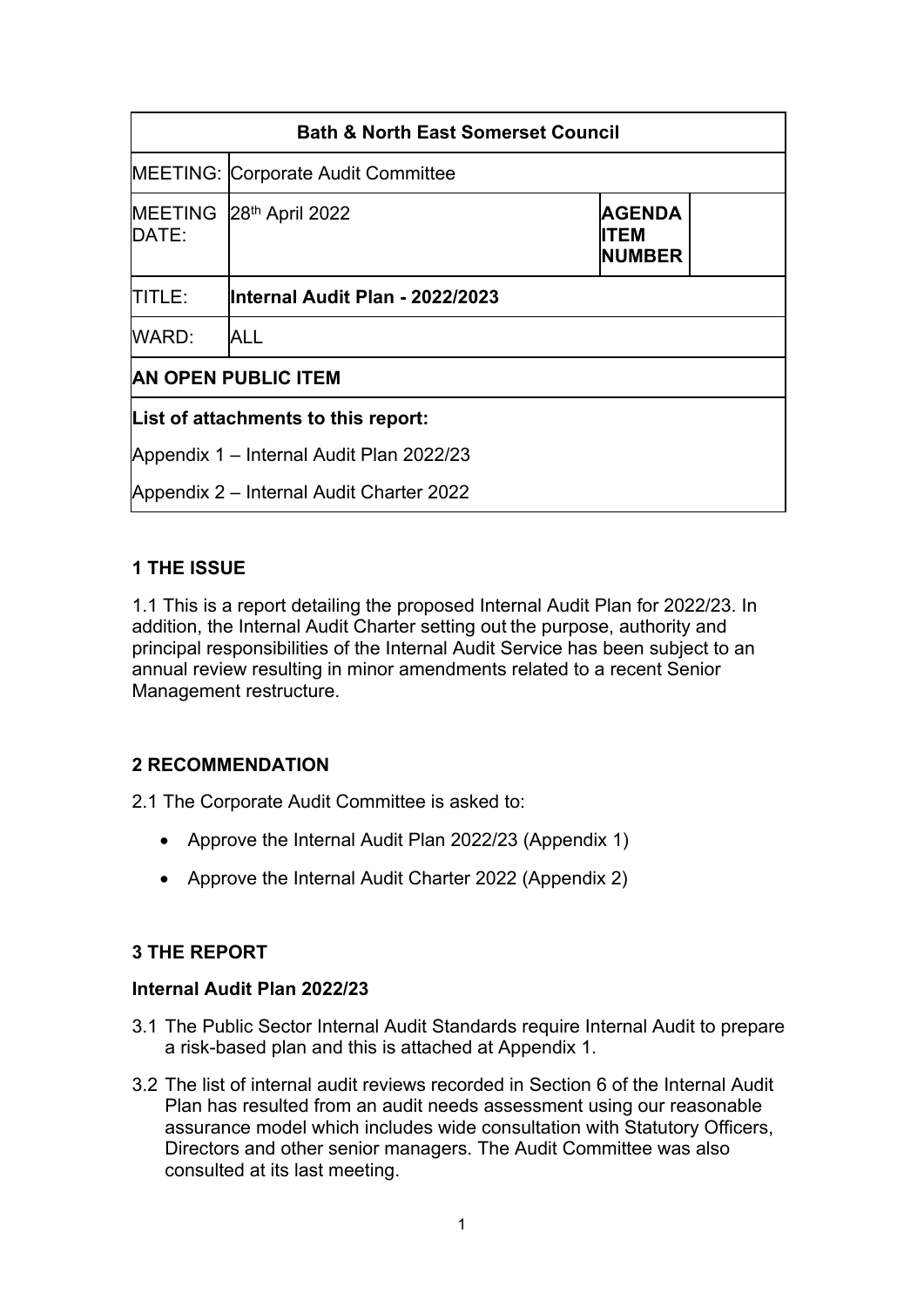- 3.3 Notwithstanding the assessment, specific circumstances (such as a significant reputational issue or request of S151 Officer or Senior Management Team) may on occasion mean that a low scoring topic is nevertheless included in the Plan.
- 3.4 The last two years and the impacts of Covid19 on the community and the response required by the Council has evidenced how important it is for work of the Internal Audit Service to be responsive and flexible.
- 3.5 The Internal Audit Plan will therefore need to be flexible and kept under review in response to rapidly changing risks and amended when necessary. A half year position report will be presented to Committee later in 2022/23 and if necessary, a revised Internal Audit Plan will be submitted for approval. Statutory Officers including the Chief Finance Officer will be consulted on any significant changes to the Committee approved Plan.
- 3.6 In addition to Members being kept informed of developments in the Audit Plan, Committee members will also receive formal updates on performance during the year.

## **Internal Audit Charter & Professional Standards**

- 3.7 The Public Sector Internal Audit Standards (PSIAS) came into effect from 1<sup>st</sup> April 2013 and replaced the CIPFA Code of Practice for Internal Audit in Local Government, Central Government and the NHS. The PSIAS was revised w.e.f. 1<sup>st</sup> April 2017 and are based on the Institute of Internal Auditors' International Standards. The objectives of the PSIAS are to:
	- **Define the nature of internal auditing within the UK public sector.**

■ Set basic principles for carrying out internal audit in the UK public sector.

**Establish a framework for providing internal audit services, which** add value to the organisation, leading to improved organisational processes and operations.

**Establish the basis for the evaluation of internal audit performance** and to drive improvement planning.

3.8 A key requirement of the PSIAS is an Internal Audit Charter which defines the internal audit activity's purpose, authority and responsibility. The Internal Audit Charter establishes its position within the organisation; the nature of the Chief Audit Executive (CAE's) functional reporting relationship with the Audit Committee; formally records its access to property, records and personnel; and defines the scope of internal audit activities. The CAE must periodically confirm their independence and review the Internal Audit Charter and present it to the Audit Committee for approval and attached at Appendix 2 is the latest refreshed version.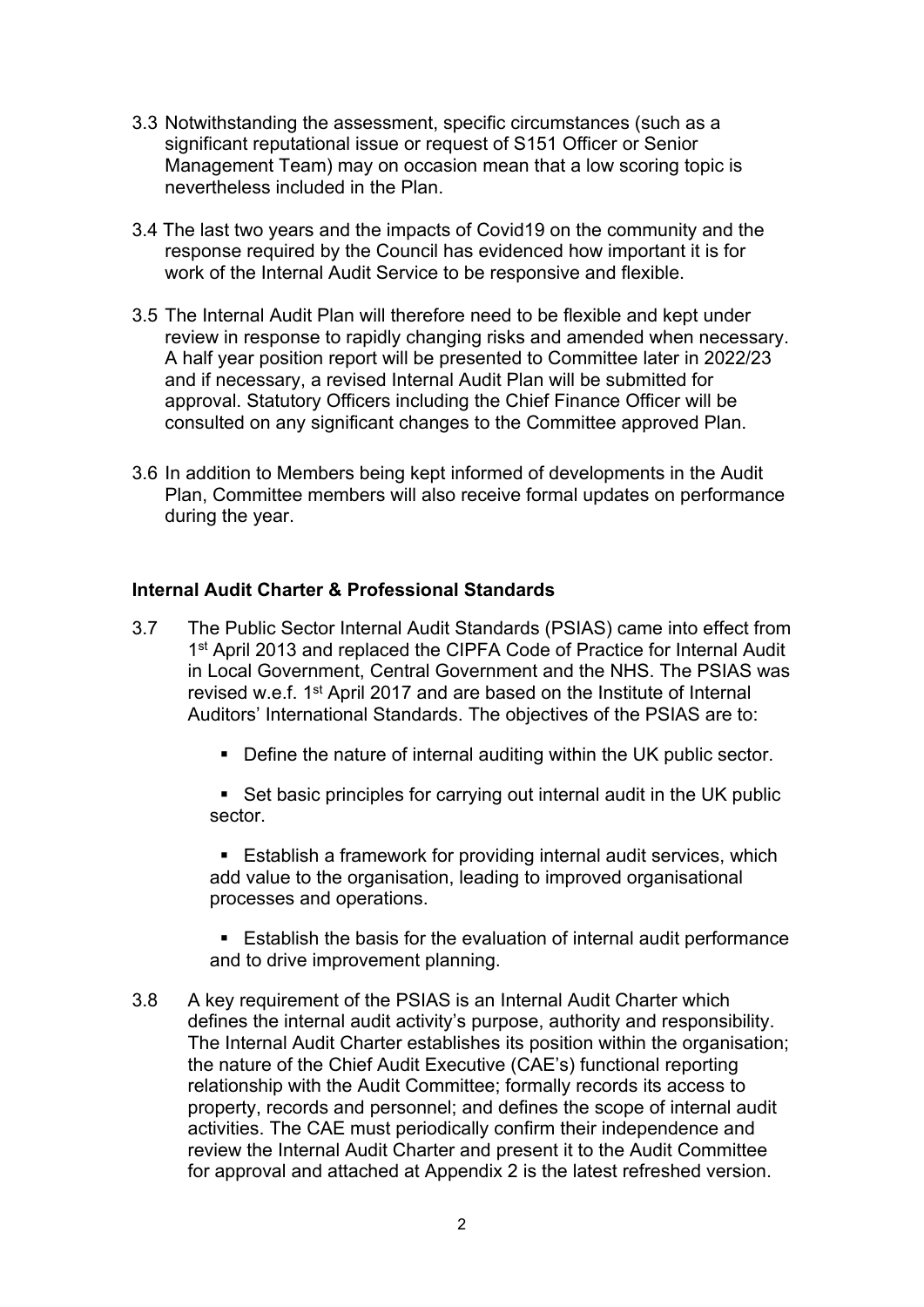- 3.9 The changes to the Internal Audit Charter were very minor in terms of wording but significant is terms of transfer of the designated position of Chief Audit Executive from the Director - One West to the Head of Audit and Assurance.
- 3.10 This formal record of changes of responsibilities, is important to enable the Head of Audit & Assurance to carry out other tasks related to the post of Chief Audit Executive (Chief Internal Auditor) including the internal audit certification (assurance work) related to grant funding provided by WECA and central government funding bodies. The transfer of responsibilities will ensure the independence of the Internal Audit function.

## **4 STATUTORY CONSIDERATIONS**

4.1 There are no specific statutory considerations related to this report. Accounts & Audit Regulations set out the expectations of provision of an Internal Audit service. This is supported by S151 of the Local Government Act and CIFPA Codes of Practice and the IIA professional standards for delivery of an adequate Internal Audit Service.

## **5 RESOURCE IMPLICATIONS (FINANCE, PROPERTY, PEOPLE)**

5.1 There are no direct resource implications relevant to this report.

## **6 RISK MANAGEMENT**

- 6.1 A proportionate risk assessment related to the issue and recommendations has been undertaken, in compliance with the Council's decision-making risk management guidance. Significant risks to the council arising from an ineffective Internal Audit Service include lack of internal control, failures of governance and weak risk management. Specific risks include supplementary External Audit Fees, undetected fraud and inadequate coverage of risks arising from COVID-19. Internal Audit assists the council in identifying risks, improvement areas and recommending good practice.
- 6.2 The Corporate Audit Committee has specific responsibility for ensuring the Council's Risk Management and Financial Governance framework is robust and effective.

# **7 EQUALITIES**

7.1 A proportionate equalities impact assessment has been carried out using corporate guidelines and no significant issues have been identified.